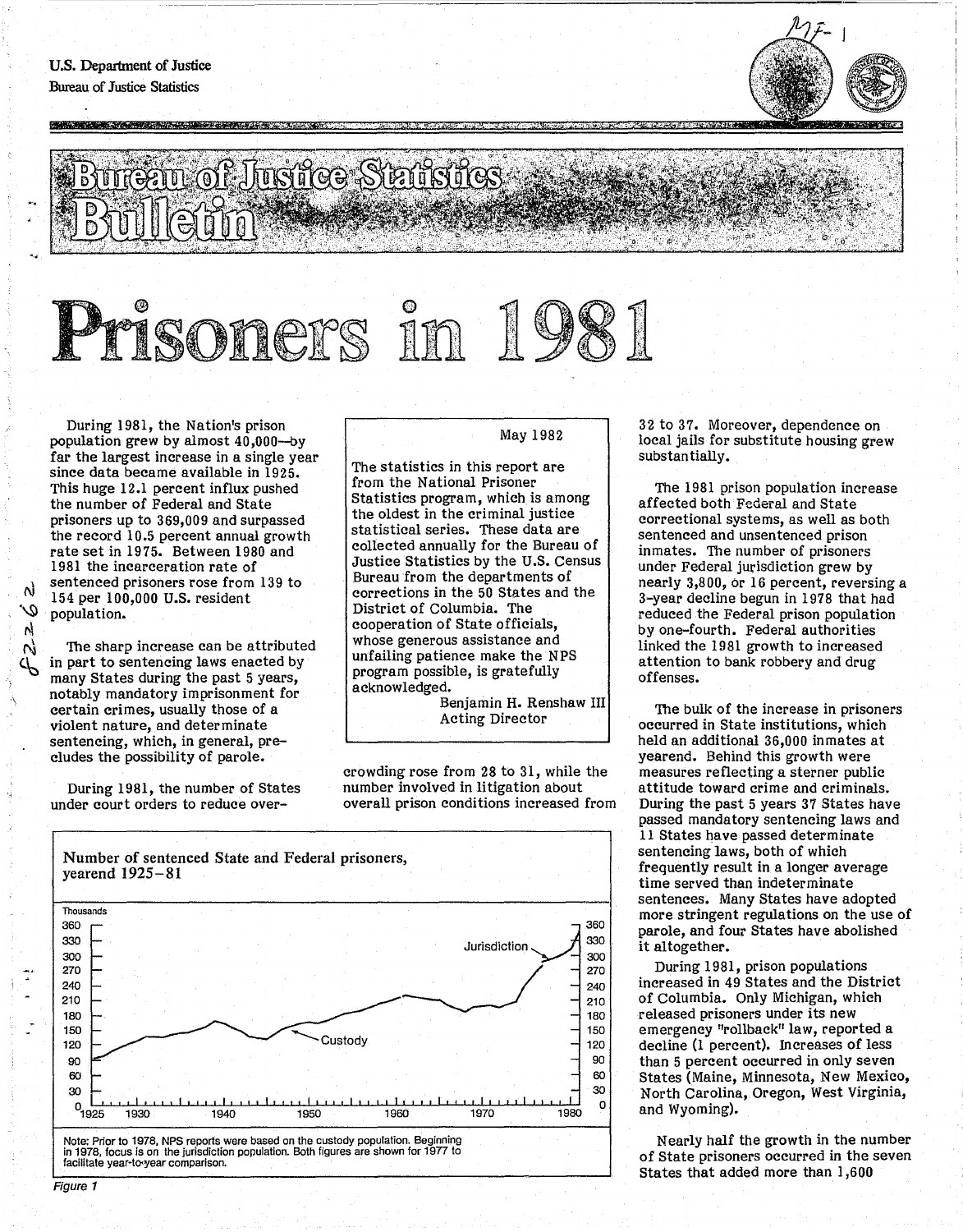Table 1. Prisoners under jurisdiction of State and Federal correctional authorities, by region and State, yearend 1980 and 1981.

**STORY COMPANY AND CONTROL** 

|                                      | Total               |                    |                   | Sentenced to a year or less<br>or unsentenced |              |                                             | Number of sentenced                                       |  |
|--------------------------------------|---------------------|--------------------|-------------------|-----------------------------------------------|--------------|---------------------------------------------|-----------------------------------------------------------|--|
| Region and State                     | 1981                | 1980               | Percent<br>change | 1981                                          | 1980         | Percent<br>change                           | prisoners per 100,000<br>population 12/31/81 <sup>8</sup> |  |
| United States                        | 369,009             | 329,207            | 12.1              | 16,533                                        | 14,497       | 14.0                                        | $154$ .                                                   |  |
| Ma <sub>1e</sub>                     | 353,482             | 315,838            | 11.9              | 15,314                                        | 13,378       | 14.5                                        | 303                                                       |  |
| Female                               | 15,527              | 13,369             | 16.1              | 1,219                                         | 1,119        | 8.9                                         | 12                                                        |  |
| <b>Federal institutions</b>          | 28,133 <sup>b</sup> | 24,363             | 15.5              | 5,964 <sup>b</sup>                            | 3,752        | 59.0                                        | 10                                                        |  |
| State institutions                   | 340,876             | 304,844            | 11.8              | 10,569                                        | 10,745       | $-1.6$                                      | 144                                                       |  |
| Northeast                            | 53,145              | 45,842             | 15.9              | 2,661                                         | 3,281        | $-18.9$                                     | 102                                                       |  |
| Maine                                | 866                 | 829                | 4.5               | 132                                           | 143          | -7.7                                        | 65                                                        |  |
| New Hampshire                        | 384                 | 326                | 17.8              | 0                                             | 0            | $\ddot{\phantom{1}}$                        | 41                                                        |  |
| Vermont <sup>C</sup>                 | 534                 | 480                | 11.2              | 138                                           | 138          | 0                                           | 77                                                        |  |
| Massachusetts                        | 3,779               | 3,191              | 18.4              | đ                                             | 35           | $\ddot{\phantom{0}}$                        | 65                                                        |  |
| Rhode Island <sup>c</sup>            | 962                 | 813                | 18.3              | 274                                           | 202          | 35.6                                        | 72                                                        |  |
| Connecticut <sup>C</sup><br>New York | 4,647               | 4,308              | 7.9               | 1,652                                         | 2,192        | $-24.6$<br>$-33.0$                          | 96<br>145                                                 |  |
| New Jersey <sup>e</sup>              | 25,658<br>6,958     | 21,829<br>5,884    | 17.5<br>18.3      | 118<br>267                                    | 176<br>320   | $-16.6$                                     | 90                                                        |  |
| Pennsylvania                         | 9,357               | 8,182              | 14.4              | 80 <sup>T</sup>                               | 75           | 6.7                                         | 78                                                        |  |
|                                      |                     |                    |                   |                                               |              |                                             |                                                           |  |
| North Central                        | 72,228              | 66,041             | 9.4               | 1,111                                         | 1,717        | $-35.3$                                     | 121                                                       |  |
| Ohio                                 | 14,968              | 13,489             | 11.0              | ٥                                             | 0            |                                             | 139                                                       |  |
| Indiana<br>Illinois                  | 8,054               | 6,683              | 20.5              | 495                                           | 402          | 23.1                                        | 138                                                       |  |
| Michigan                             | 13,499<br>14,9928   | 11,899             | 13.4              | 405<br>0                                      | 1,175<br>0   | -65.5                                       | 114<br>163                                                |  |
| Wisconsin                            | 4,3788              | 15,124<br>3,980    | $-.9$<br>10.0     | 0                                             | 0            | $\bullet$ $\bullet$<br>$\bullet$ $\bullet$  | 92                                                        |  |
| Minnesota                            | 2,024               | 2,001              | 1.1               | 0                                             | 0            | $\bullet\;\bullet$                          | 49                                                        |  |
| Iowa                                 | 2,713               | 2,513              | 8.0               | 3                                             | 2            | 50.0                                        | 94                                                        |  |
| Missouri                             | 6,154               | 5,524              | 11.4              | 0                                             | 0            | $\ddot{\phantom{a}}$                        | 125                                                       |  |
| North Dakota                         | 308                 | 253                | 21.7              | 66                                            | 68           | $-2.9$                                      | 37                                                        |  |
| South Dakota                         | 693                 | 635                | 9.1               | 31                                            | 26           | 19.2                                        | 97                                                        |  |
| Nebraska                             | 1,633               | 1,446              | 12.9              | 111                                           | 44           | 152.3                                       | 97                                                        |  |
| Kansas                               | 2,812               | 2,494              | 12.8              | 0                                             | 0            | $\ddotsc$                                   | 118                                                       |  |
| South                                | 160,259             | 145,711            | 10.0              | 4,621                                         | 3,708        | 24.6                                        | 202                                                       |  |
| Delaware <sup>c</sup>                | 1,716               | 1,474              | 16.4              | 434                                           | 387          | 12.1                                        | 214                                                       |  |
| Maryland                             | 9,335               | 7,731              | 20.7              | 423 <sup>5</sup>                              | $\bf{0}$     | $\cdot$                                     | 209                                                       |  |
| District of Columbia <sup>C</sup>    | 3,543               | 3,145              | 12.7              | 611                                           | 426          | 43.4                                        | 461                                                       |  |
| Virginia                             | 9,388               | 8,920              | $5 - 2$           | 375                                           | 339          | 10.6                                        | 166                                                       |  |
| West Virginia<br>North Carolina      | 1,312<br>15,791     | 1,257              | 4.4               | 0<br>937                                      | 0            | $-11.4$                                     | 67<br>250                                                 |  |
| South Carolina                       | 8,527               | 15,382<br>7,862    | 2.7<br>8.5        | 529                                           | 1,057<br>435 | 21.6                                        | 253                                                       |  |
| Georgia                              | 14,030              | 12,210             | 14.9              | 337                                           | 256          | 31.6                                        | 246                                                       |  |
| Florida                              | 23,238              | 20,735             | 12.1              | 672                                           | 524          | 28.2                                        | 222                                                       |  |
| Kentucky                             | 3,993               | 3,608              | 10.7              | 0                                             | 0            | $\bullet$ $\bullet$                         | 109                                                       |  |
| Tennessee                            | 7,883               | 7,022              | 12.3              | 0                                             | 0            | $\bullet$                                   | 171                                                       |  |
| Alabama                              | 7,441               | 5,961              | 24.8              | 141                                           | 175          | -19.4                                       | 186                                                       |  |
| Mississippi<br>Arkansas              | 4,624               | 3,902              | 18.5              | 130                                           | 109          | 19.3                                        | 178                                                       |  |
| Louisiana                            | 3,283<br>9,405      | 2,925<br>8,889     | 12.2<br>$5 - 8$   | 32<br>0                                       | 0<br>0       | $\ddot{\phantom{0}}$                        | 142<br>218                                                |  |
| Oklahoma                             | 5,248               | 4,796              | 9.4               | 0                                             | 0            | $\bullet\; \bullet$<br>$\bullet$            | 169                                                       |  |
| Texas <sup>h</sup>                   | 31,502              | 29,892             | 5.4               | 0                                             | 0            | $\ddot{\phantom{a}}$                        | 214                                                       |  |
|                                      |                     |                    |                   |                                               |              |                                             |                                                           |  |
| West<br>Montana                      | 55,244<br>798       | 47,250<br>738      | 16.9              | 2,176                                         | 2,039        | 6.7<br>100.0                                | 120<br>101                                                |  |
| Idaho                                | 9941                | 817                | 8.1<br>21.7       | o<br>0                                        | 4<br>0       |                                             | 104                                                       |  |
| Wyoming                              | 558                 | 534                | 4.5               | $\mathbf 0$                                   | 0            | $\bullet$ $\bullet$<br>$\ddot{\phantom{a}}$ | 113                                                       |  |
| Colorado                             | 2,772               | 2,629              | 5.4               | $\boldsymbol{2}$                              | 20           | -90.0                                       | 93                                                        |  |
| New Mexico                           | 1,524               | 1,4611             | 4.3               | 101                                           | 80           | $26 - 2$                                    | 107                                                       |  |
| Arizona                              | $5,211^E$           | 4,372              | 19.2              | 5                                             | 12           | $-58.3$                                     | 186                                                       |  |
| Utah                                 | 1,140               | 932                | 22.3              | 14                                            | 4            | 250.0                                       | -74                                                       |  |
| Nevada                               | 2,141               | 1,839              | 16.4              | $\bf{0}$                                      | 0            | $\bullet$ $\bullet$                         | 253                                                       |  |
| Washington                           | 5,336               | 4,382 <sup>e</sup> | 21.8              | O                                             | 0            | $\bullet$ $\bullet$                         | 127                                                       |  |
| Oregon<br>California <sup>k</sup>    | 3,282<br>29,267     | 3,170              | 3.5               | 3<br>1,290                                    | 5<br>1,305   | $-40.0$<br>$-1.1$                           | 124<br>116                                                |  |
| Alaska <sup>c</sup>                  | 1,019               | 24,569<br>822      | 19.1<br>24.0      | 311                                           | 251          | 23.9                                        | 172                                                       |  |
| Hawaii <sup>c</sup>                  | 1,202               | 985                | 22.0              | 450                                           | 361          | 24.7                                        | 77                                                        |  |

NOTE: Yearend 1980 prisoner counts may differ from those in Prisoners in State and Federal Institutions on December 31, 1980, because reporting officials are given the opportunity to update NPS records. Similarly, yearend 1981 data are preliminary and subject to revision.

aUnpublished Bureau of the Census estimates for the resident "Unpublished Bureau of the Census estimates for the resident<br>population on July 1, 1981, were used to calculate sentenced<br>prisoners per 100,000 persons for both the States and the<br>Nation as a whole. Sentenced prisoners are

Prisons.

CFigures include both jail and prison inmates; jails and Prisons are combined into one system.

 $\ddot{\cdot}$ 

eOfficial prison population counts exclude State prisoners held in local jails.<br>fEstimate.

SFigure is for November 30, 1981.

hFigure for inmates under State jurisdiction but not in State

custody are not available.<br>The primate state is also and the correct of the custody are not available.<br>The secapees.<br>The second is also denoted the correct of the second interest of the second correct correct correct the s the California Youth Authority.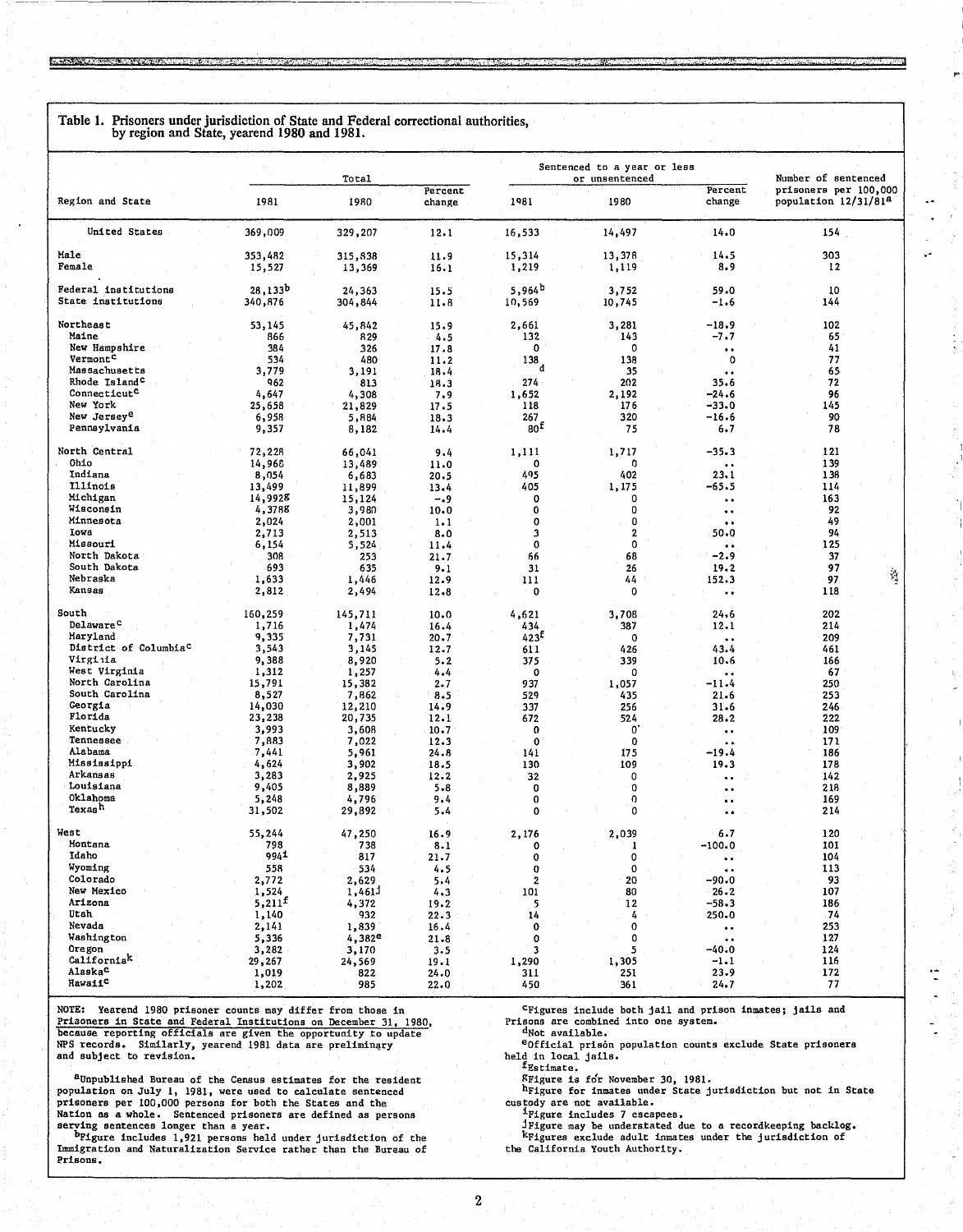inmates each during the year. Almost a third of the nationwide growth occurred in the three largest state prison systems, California, New York, and Florida, which experienced gains of 4,698, 3,829, and 2,503 respectively. California officials attributed their 19 percent increase to legislation enacted in 1980 requiring mandatory imprisonment of violent offenders, as well as to a rise in reported crime and a "get tough" attitude among law enforcement personnel. New York officials attributed their large increase to legislation requiring mandatory sentencing for violent offenders and the allocation of greater resources to the prosecution of felonies. Florida's 12 percent growth was linked by officials there to a larger number of convictions and high unemployment. The other States with gains of more than 1,600 each were Georgia, Texas, Maryland, and Illinois. Reasons variously cited for increases in these States were longer sentences, increased admissions, and the opening of new facilities.

'.

Along with growth in the absolute number of prisoners were unprecedented percentage increases. Nine States recorded increases of 20 percent or more, including five States under court order to reduce overcrowding. Alabama, whose inmate population grew by 25 percent, attributes its increase to a sharp rise in the crime rate, curtailed use of probation, and the exclusion of certain types of felony offenders from the opportunity to earn good-time credits. Washington, with a 22 percent rise, links its growth to increased admissions, longer sentences, and the mandatory imprisonment of violent offenders, mainly those using a weapon. Correctional officials in Indiana attribute that State's 21 percent population rise to an increase in the amount of crime committed, the elimination of parole, and the incarceration of more short-term offenders.

Alaska, Hawaii, Idaho, North Dakota,

| Table 2. States with prison population<br>increases of 20 percent<br>or more during 1981. |          |          |                   |  |  |
|-------------------------------------------------------------------------------------------|----------|----------|-------------------|--|--|
| <b>State</b>                                                                              | 12/31/81 | 12/31/80 | Percent<br>change |  |  |
| Alabama                                                                                   | 7,441    | 5,961    | $24 - 8$          |  |  |
| Alaska                                                                                    | 1,019    | 822      | 24.0              |  |  |
| Utah                                                                                      | 1,140    | 932      | $22 - 3$          |  |  |
| Hawaii                                                                                    | 1,202    | 985      | 22.0              |  |  |
| Washington                                                                                | 5.336    | 4.382    | 21.8              |  |  |
| Idaho                                                                                     | 994      | 817      | 21.7              |  |  |
| North Dakota                                                                              | 308      | 253      | 21.7              |  |  |
| Maryland                                                                                  | 9,335    | 7,731    | 20.7              |  |  |
| Indiana                                                                                   | 8.054    | 6,683    | 20.5              |  |  |

|                | 1981  | 1980             |
|----------------|-------|------------------|
| Total          | 8,576 | 7,130            |
| Alabama        | 1,485 | 1,410            |
| Florida        | 288   | 285              |
| Georgia        | 1,729 | 770              |
| Kentucky       | 104   | 94               |
| Louisiana      | 793   | 1,267            |
| Maine          | 23    | 6                |
| Marvland       | 71    | 277              |
| Massachusetts  |       | 125              |
| Michigan       | 162   | 75               |
| Mississippi    | 1,172 | 1,243            |
| Montana        | 1     |                  |
| New Hampshire  | 19    |                  |
| New Jersey     | 94 5ª | 200 <sup>a</sup> |
| New Mexico     | 18    | 13               |
| New York       | 39    |                  |
| Oklahoma       | 72    | 124              |
| South Carolina | 544   | 609              |
| Tennessee      | 212   | 178              |
| Utah           | 29    |                  |
| Virginia       | 846b  | 36R              |
| Washington     | $-24$ | a sa             |

. ;z. **c':.;:'** 

and Utah, all States with relatively small prison populations, also recorded increases of 20 percent or more. Chief among explanations advanced for growth in these States were mandatory sentencing, increase in crime, and a rise in public demand for the incarceration of offenders.

To cope with growing inmate populations, States have used various forms of early release, commutation, and extended furlough to make room for new admissions. Usually, such releases are granted to nonviolent offenders and those inmates with good conduct records. During 1981, Michigan and Iowa passed laws that define the point at which crowding becomes an emergency and that establish procedures for early release. When the population of institutions exceeds rated capacity for a specified time-30 days in Michigan and 45 days in Iowa-certain prisoners due to leave within 90 days, preferably nonviolent offenders, become eligible for early release. This "rollback" procedure remains in effect until the confined population has been reduced to rated capacity. In Minnesota, sentencing is used to assure that the number of inmates remains 5 percent below rated capacity.

Measures taken to control the size of incarcerated populations through increased use of probation and early release have had a relatively small impact on the overall problem of overcrowding. Various States have employed emergency confinement

| Table 4. States holding prisoners<br>in local jails because<br>of overcrowding. |                     |                        |  |  |
|---------------------------------------------------------------------------------|---------------------|------------------------|--|--|
|                                                                                 | Number of<br>States | Number of<br>prisoners |  |  |
| 1981                                                                            | -20                 | 8,576                  |  |  |
| 1980                                                                            | 18                  | 7,130                  |  |  |
| 1979                                                                            | 15                  | 6.497                  |  |  |
| 1978                                                                            | 12                  | 6,774                  |  |  |
| 1977                                                                            | 10                  | 7,048                  |  |  |
| 1976                                                                            | 10                  | 7,725                  |  |  |

 $\sim$   $\pi$ 

facilities such as trailers, tents, prison hospitals, prefabricated buildings, and military stockades. Many have assigned two or even three inmates to cells designed for only one. In some institutions inmates sleep in hallways or on floors. Although data on recent prison construction are incomplete, new or expanded facilities are known to have opened in Arkansas, Maryland, New Mexico, Ohio, and Washington during 1981.

Throughout the year, correctional authorities continued to rely on local jail facilities to house excess State prisoners. In all, 20 States had prisoners backlogged in local jails, up from 18 in 1980 and twice as many as in 1976, when such data were first collected. At yearend, 8,600 State inmates were confined in local jails, 1,446 more than a year earlier. During the year, this method of housing State prisoners met increasing resistance from local authorities.

Unsentenced prisoners and prisoners sentenced to a year or less comprised 4 percent of the inmate population in 1981. Generally, these inmates were disproportionately female and disproportionately under Federal rather than State jurisdiction. More than half of all such inmates were confined in 9 jurisdictions--California and North Carolina plus the seven with combined jail/prison systems (Alaska, Connecticut, Delaware, the District of Columbia, Hawaii, Rhode Island, and Vermont). Those in California were for the most part confined under civil narcotics statutes. In North Carolina, persons sentenced to a maximum of 181 days serve their time in State facilities. Five other States with more than 400 such prisoners each-Illinois, 1ndiana, Maryland, South Carolina, and Florida-accounted for another quarter. Federal authorities were holding nearly 6,000 inmates with no sentences or short sentences at yearend. Of these nearly a third were Cuban and Haitian refugees detained by the Immigration and Naturalization Service (INS), awaiting immigration proceedings to determine whether they should be deported. Most INS detainees